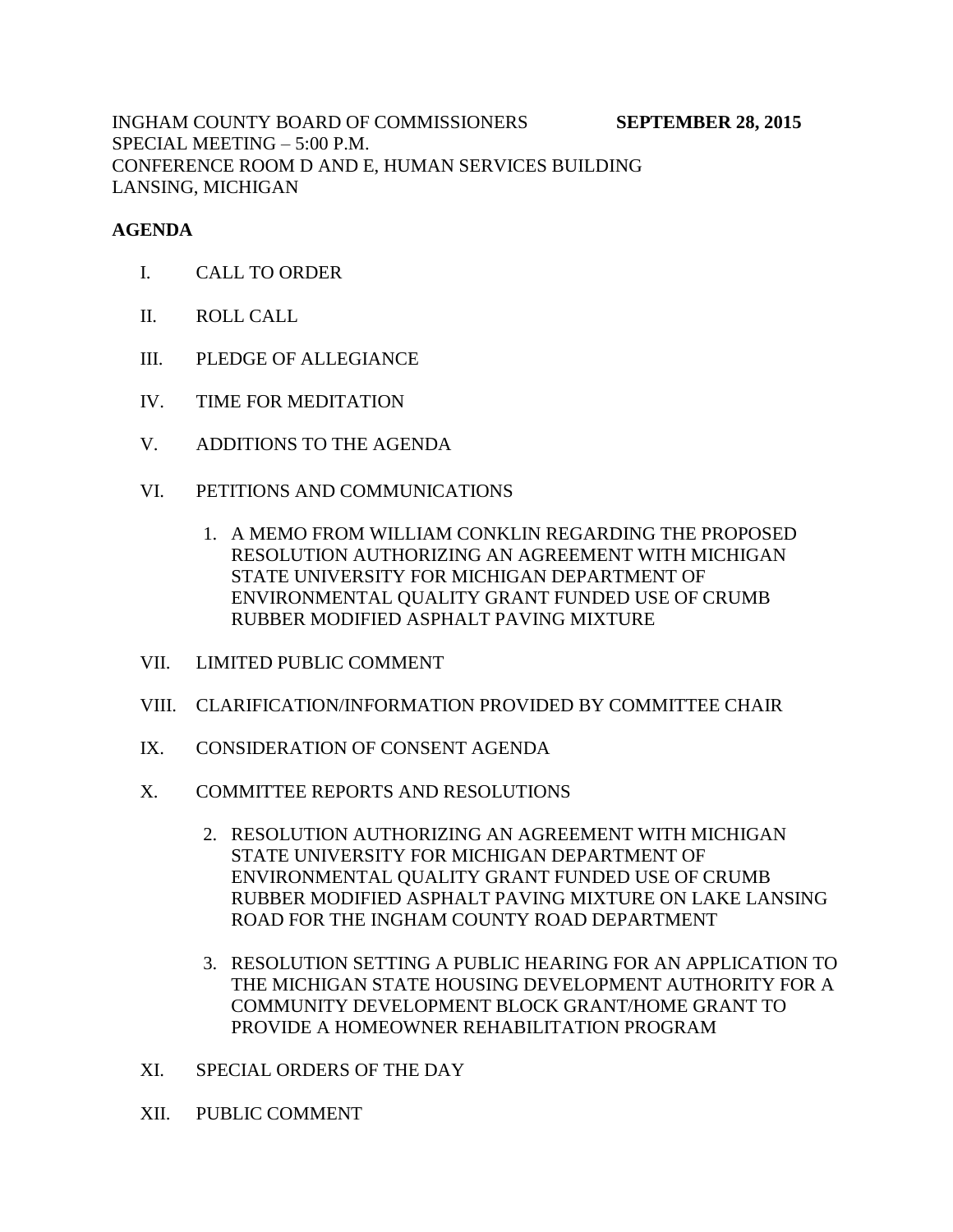### XIII. COMMISSIONER ANNOUNCEMENTS

#### XIV. ADJOURNMENT

THE COUNTY OF INGHAM WILL PROVIDE NECESSARY REASONABLE AUXILIARY AIDS AND SERVICES, SUCH AS INTERPRETERS FOR THE HEARING IMPAIRED AND AUDIO TAPES OF PRINTED MATERIALS BEING CONSIDERED AT THE MEETING FOR THE VISUALLY IMPAIRED, FOR INDIVIDUALS WITH DISABILITIES AT THE MEETING UPON FIVE (5) WORKING DAYS NOTICE TO THE COUNTY OF INGHAM. INDIVIDUALS WITH DISABILITIES REQUIRING AUXILIARY AIDS OR SERVICES SHOULD CONTACT THE COUNTY OF INGHAM IN WRITING OR BY CALLING THE FOLLOWING: INGHAM COUNTY BOARD OF COMMISSIONERS, P.O. BOX 319, MASON, MI 48854, 517-676-7200.

### **PLEASE TURN OFF CELL PHONES AND OTHER ELECTRONIC DEVICES OR SET TO MUTE OR VIBRATE TO AVOID DISRUPTION DURING THE MEETING**

**FULL BOARD PACKETS ARE AVAILABLE AT: [www.ingham.org](http://www.ingham.org/)**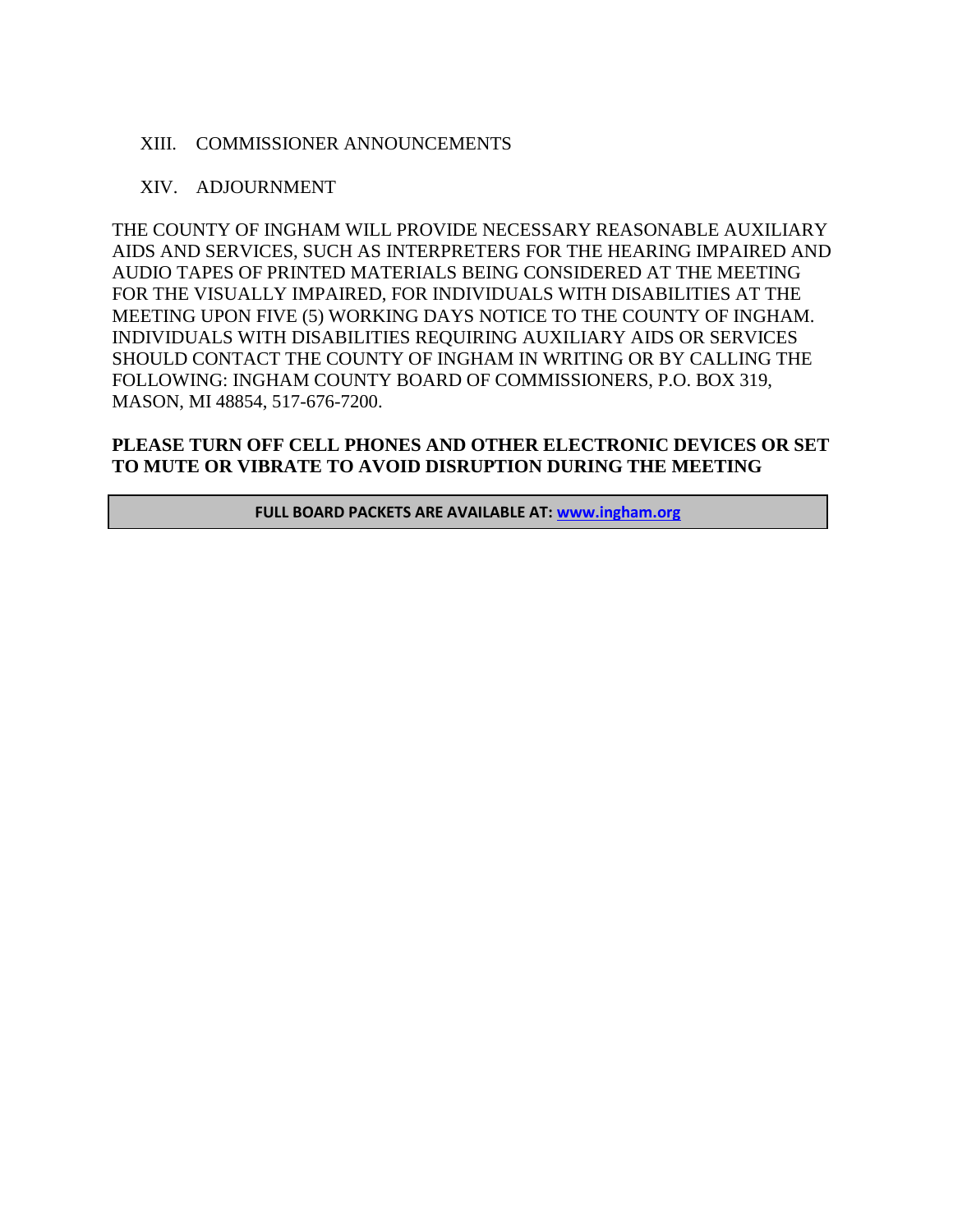September 25, 2015

Barb Byrum Ingham County Clerk Ingham County Courthouse Mason, MI 48854

Dear Clerk Byrum:

A special meeting of the Ingham County Board of Commissioners is requested for Monday, September 28, 2015 at 5:00 pm in Conference Rooms D and E of the Human Services Building, 5303 S. Cedar, Lansing.

The purpose of the meeting is to consider a Resolution Authorizing An Agreement With Michigan State University For Michigan Department Of Environmental Quality Grant Funded Use Of Crumb Rubber Modified Asphalt Paving Mixture On Lake Lansing Road For The Ingham County Road Department and a Resolution Setting a Public Hearing Regarding Proposed Application for Community Development Block Grant/Home Grant Funds.

Werea Bahar Cook

Brian The

a Bara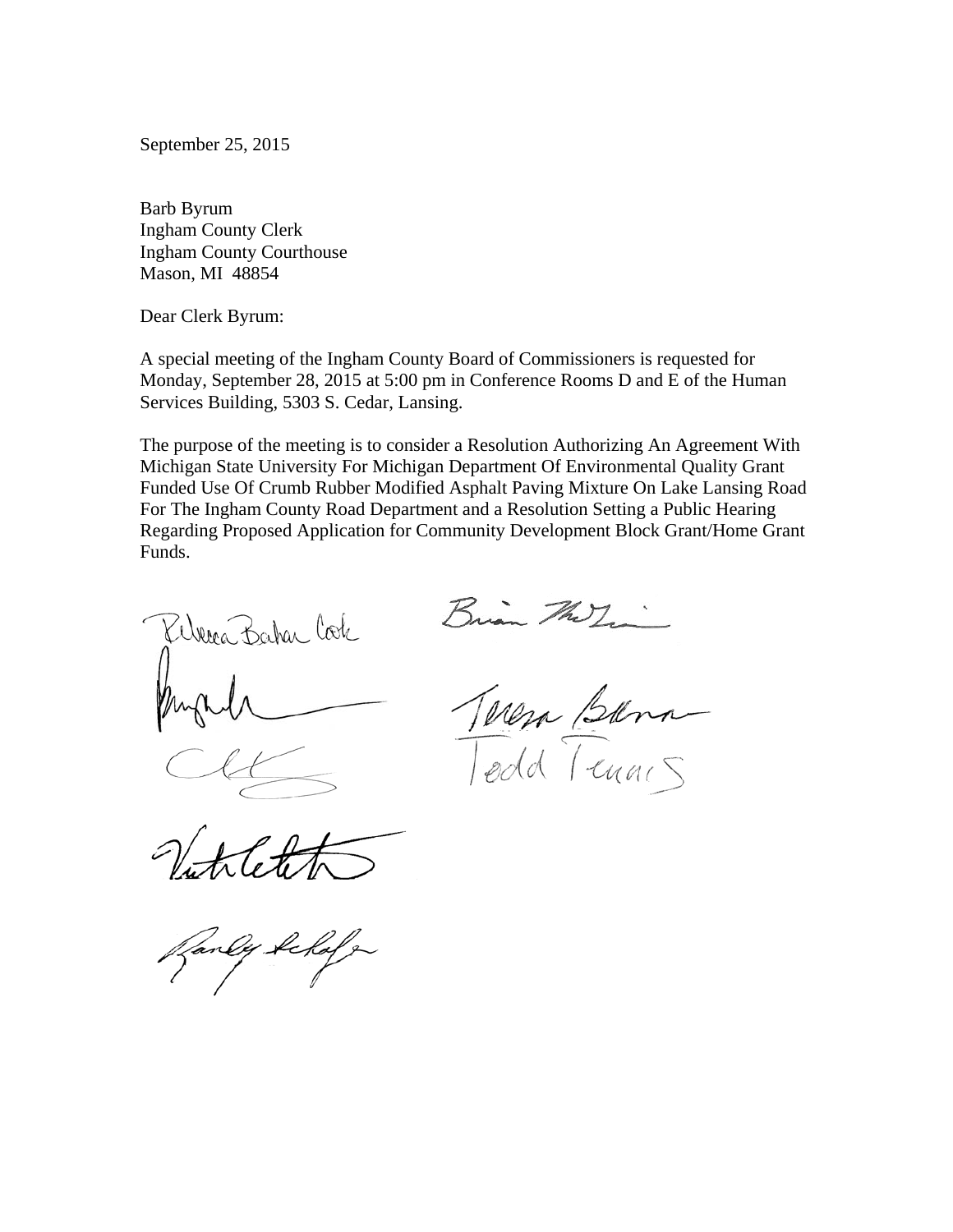| To:   | <b>Board of Commissioners</b>                         |
|-------|-------------------------------------------------------|
| From: | William Conklin, Managing Director<br>Road Department |
| Date: | September 24, 2015                                    |

RE: PROPOSED RESOLUTION AUTHORIZING AN AGREEMENT WITH MICHIGAN STATE UNIVERSITY FOR MICHIGAN DEPARTMENT OF ENVIRONMENTAL QUALITY GRANT FUNDED USE OF CRUMB RUBBER MODIFIED ASPHALT PAVING MIXTURE.

Lake Lansing Road between Saginaw Highway (BL-69) and Lac Du Mont Street (east of Okemos Road) in Meridian Township is currently being resurfaced per the Road Department's Transportation Improvement Plan, TIP.

The Michigan Department of Environmental Quality (MDEQ) has made available grant funding in the amount of \$300,000 in 2015 for the Lake Lansing Road project for implementation and use of crumb rubber modified asphalt paving mixture (CRMA), which incorporates ground, post-market vehicle tire rubber into the asphalt mixture in order to improve the asphalt pavement's performance and longevity, and to help foster a market for used vehicle tires, which have been a solid waste disposal problem.

In the recent past, the Road Department has accepted this funding and has placed CRMA on several county road projects including Cornell Road north of M-43, Waverly Road, Miller to Jolly Roads, Haslett Road, Park Lake to Marsh Roads, and Bennett/Kinawa Roads, Hagadorn to Dobie Roads.

So far CMRA is performing as expected and is ultimately expected to outlast conventional asphalt. However, since CRMA is new to the market place, additional cost is involved for contractors to obtain the necessary equipment and materials to produce CRMA. Thus MDEQ offers the CRMA grant program to help foster this market.

The remainder of the Lake Lansing Road project's proposed construction, which is to be 80% federal aid funded with 20% match from 2015 budgeted County Road Funds,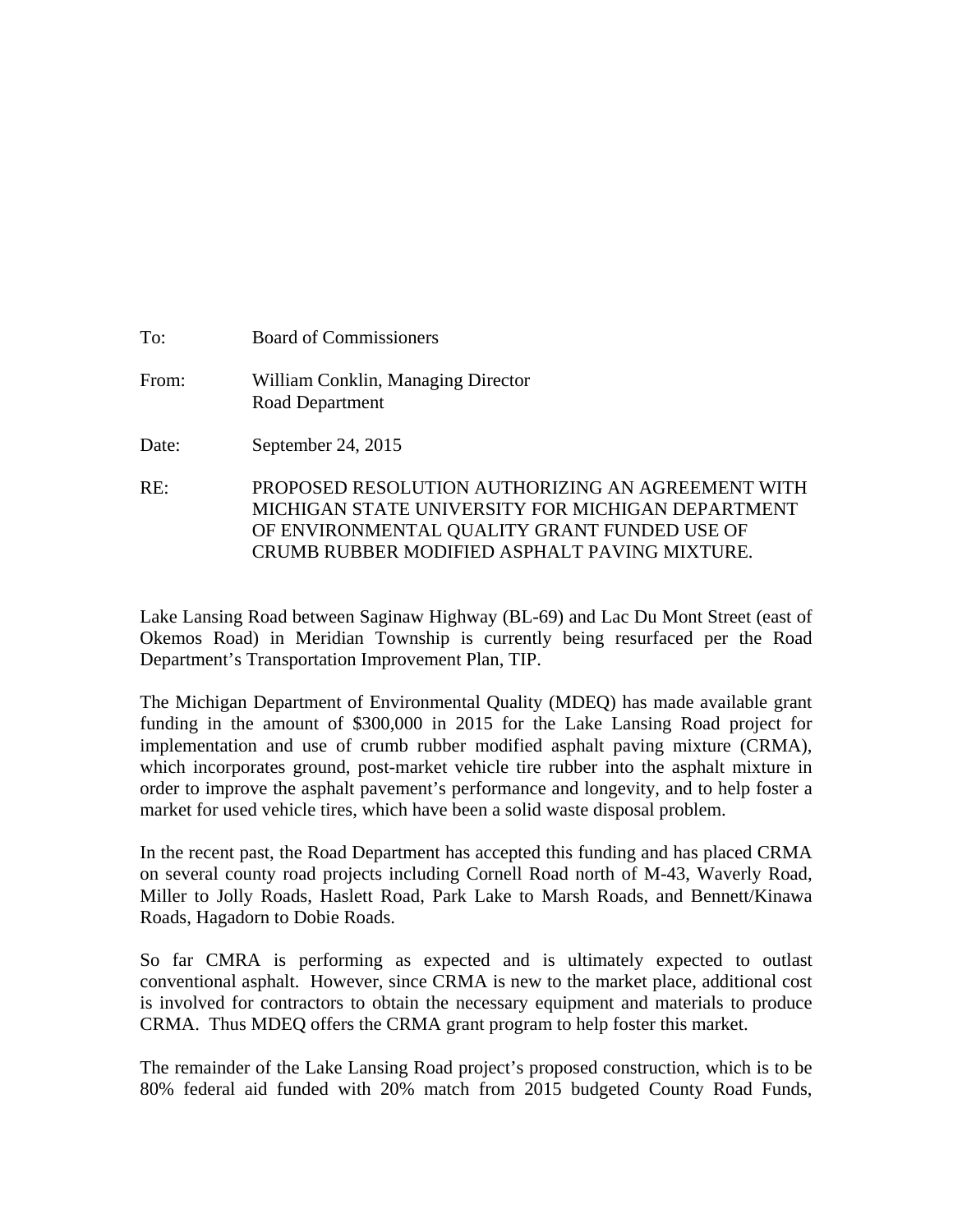constitutes the required local match for the MDEQ CRMA grant, and no other unplanned costs are to be incurred for using the CRMA.

Michigan State University (MSU) has entered into an agreement with MDEQ to research and develop the CRMA proposed for use on the Lake Lansing Road project and to be the prime recipient of the MDEQ CRMA grant funds, and in turn MSU wishes to subcontract with the County on behalf of the Road Department to implement field trial of the CRMA and to pass through the related MDEQ CRMA grant funding intended for this purpose in the amount of up to \$300,000, dependent on final CRMA quantity placed.

Road Department staff has worked with MSU research staff and has reviewed and understands MSU's research findings that the CRMA is expected to provide enhanced performance and longevity to the proposed asphalt pavement, and therefore recommends approval of the attached resolution to allow entering into the subcontract with MSU as described above.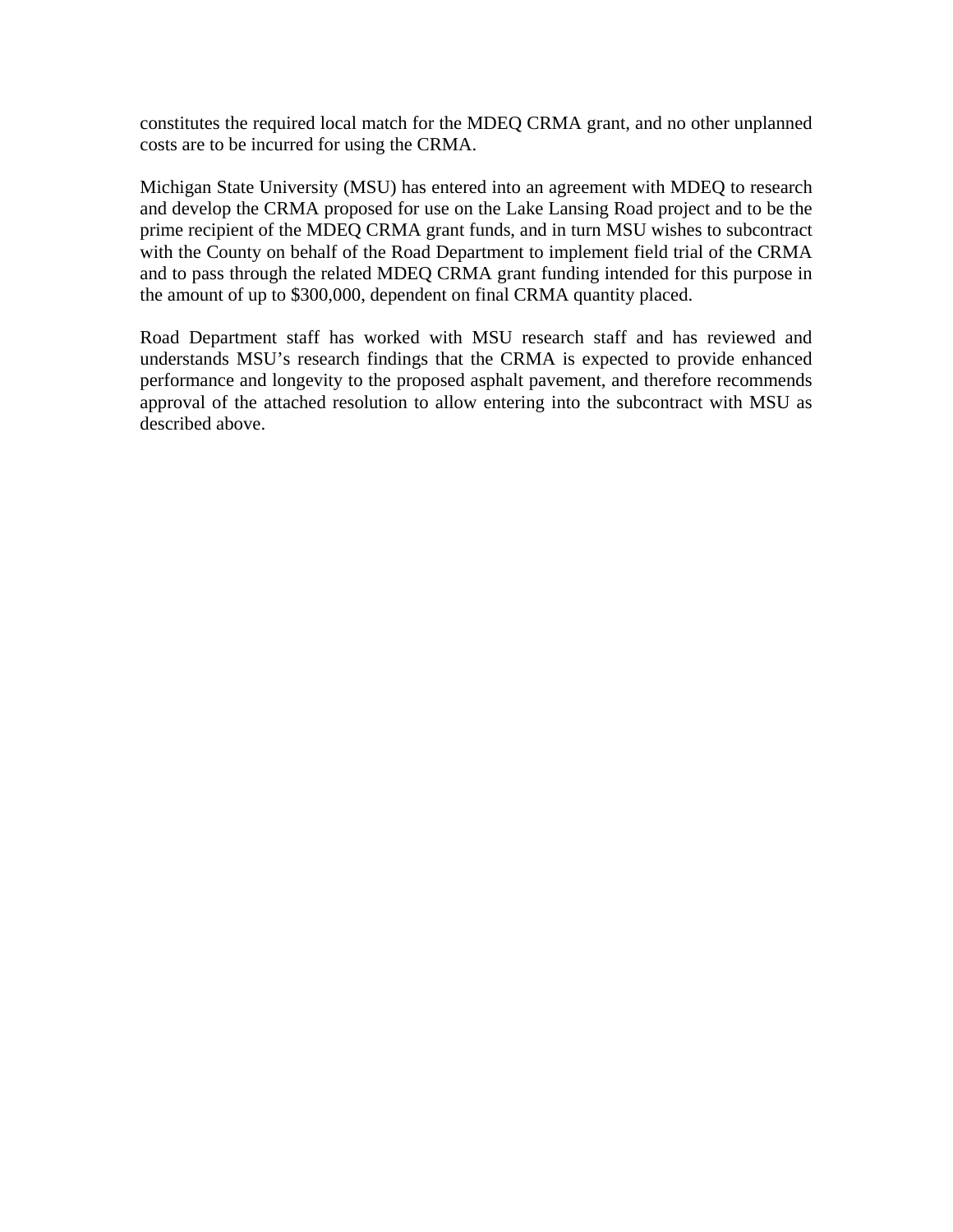Introduced by the:

#### INGHAM COUNTY BOARD OF COMMISSIONERS

# **RESOLUTION AUTHORIZING AN AGREEMENT WITH MICHIGAN STATE UNIVERSITY FOR MICHIGAN DEPARTMENT OF ENVIRONMENTAL QUALITY GRANT FUNDED USE OF CRUMB RUBBER MODIFIED ASPHALT PAVING MIXTURE ON LAKE LANSING ROAD FOR THE INGHAM COUNTY ROAD DEPARTMENT**

WHEREAS, Lake Lansing Road between Saginaw Highway (BL-69) and Lac Du Mont Street (east of Okemos Road) in Meridian Township is currently being resurfaced per the Road Department's Transportation Improvement Plan, TIP; and

WHEREAS, the Michigan Department of Environmental Quality, MDEQ, has made available grant funding in the amount of \$300,000 in 2015 for the Lake Lansing Road project for implementation and use of crumb rubber modified asphalt paving mixture (CRMA), which incorporates ground, post-market vehicle tire rubber into the asphalt mixture in order to improve the asphalt pavement's performance and longevity and to help foster a market for used vehicle tires; and

WHEREAS, the remainder of the Lake Lansing Road project's proposed construction, which is to be 80% federal aid funded with 20% local match from 2015 budgeted County Road Funds, constitutes the required local match for the MDEQ CRMA grant, and no other unplanned costs are to be incurred for using the CRMA; and

WHEREAS, Michigan State University (MSU) has entered into an agreement with MDEQ to research and develop the CRMA proposed for use on the Lake Lansing Road project and to be the prime recipient of the MDEQ CRMA grant funds, and in turn MSU wishes to subcontract with the County on behalf of the Road Department to implement field trial of the CRMA and to pass through the related MDEQ CRMA grant funding intended for the field implementation phase of the research effort in the amount of up to \$300,000, dependent on final CRMA quantity placed; and

WHEREAS, Road Department staff has worked with MSU research staff and has reviewed and understands MSU's research findings that the CRMA is expected to provide enhanced performance and longevity to the proposed asphalt pavement, and recommends therefore that the County enter into the requested subcontract with MSU to allow the placement of the CRMA research test strips on the Lake Lansing Road project and to receive the MDEQ CRMA grant funds intended for this purpose.

THEREFORE BE IT RESOLVED, the Ingham County Board of Commissioners authorizes entering into a subcontract with Michigan State University for the placement of the CRMA research test strips on the above-mentioned Lake Lansing Road project and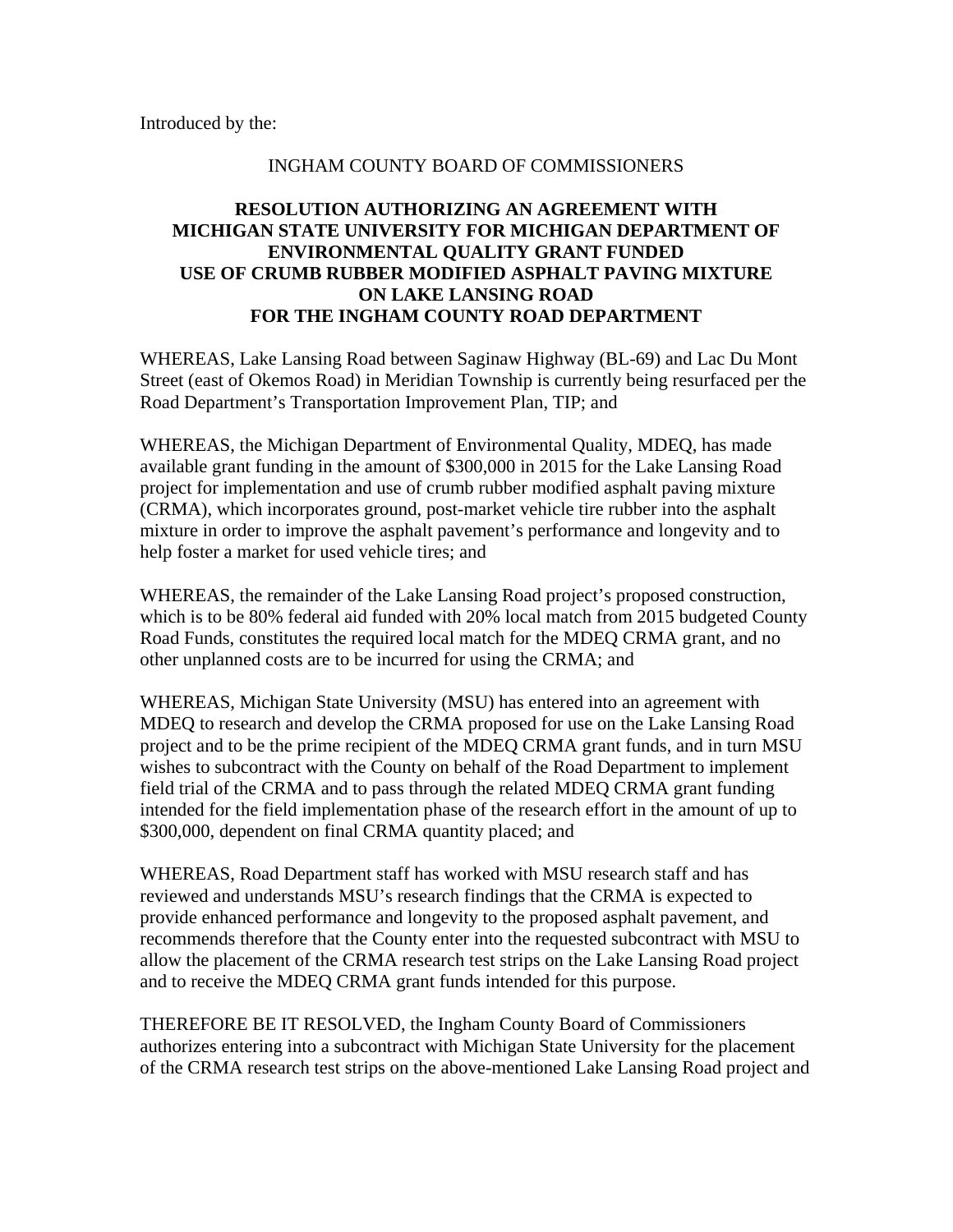to receive the MDEQ CRMA grant funds intended for this purpose in the amount of up to \$300,000, dependent on final CRMA quantity placed.

BE IT FURTHER RESOLVED, that the Board of Commissioners authorizes the Board Chairperson to sign any necessary agreements that are consistent with this resolution and approved as to form by the County Attorney.